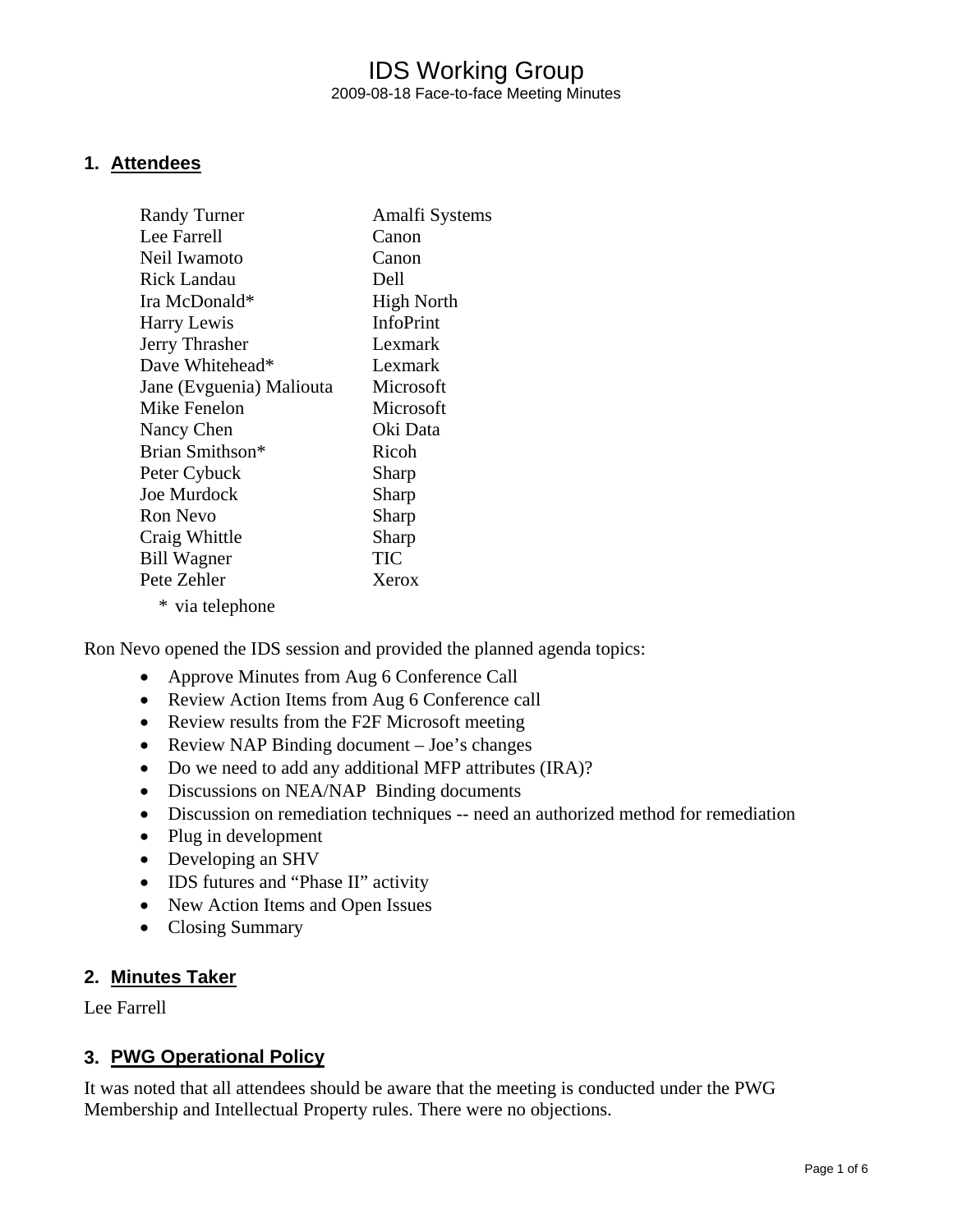2009-08-18 Face-to-face Meeting Minutes

## **4. Approve Minutes from August 6 Conference Call**

There were no objections to the previous Minutes.

#### **5. Review Action Items**

- AI 001: Randy Turner will try to find other contacts that would be willing to work with the PWG to help deploy NEA health assessment. (Juniper, Symantec, Cisco are suggested candidates.) Is someone willing to sit down with the PWG and "have discussions"?
- → *No new info to report. Randy believes that we need to make more progress on the NEA Binding document before they show*
- → *ONGOING*

AI 010: Brian Smithson will investigate whether a formal relationship document can be created between TCG and PWG. He will find out their position on liaison agreements.

→ *TCG Board of Directors will meet and discuss this at their next face-to-face meeting (Oct 27-29), and get back to us with a response.* 

→ *OPEN* 

AI 017: Joe Murdock will send an e-mail to one of the Microsoft NAP team members asking his opinion on the use of an opaque value for HCD Certification State—and specifically the topic of using vendor-specific plug-ins.

- → *Joe sent an E-mail to Program Manager for Server 2008 R2 and we are waiting for a reply.*
- → *CLOSED*

AI 019: Ron Nevo will collect all questions for the Microsoft NAP team that are submitted to the IDS reflector and will pass them along to Microsoft.

- → *Ron plans to update the list of questions and then forward to Microsoft after posting for review.*
- → *CLOSED*

AI 020: Randy Turner will post a link to the RSA discussion of TPM alternatives.

- → *Randy will post some information that he received from Steve Hanna.*
- → *OPEN*

AI 021: Joe Murdock will update the NAP Binding specification to address the comments from the June face-to-face meeting and post for review. → *CLOSED* 

#### **6. Review Results from the Face-to-face Meeting with Microsoft NAP Team**

Ron explained that whatever work that the PWG does will be of interest to the NAP Team, but they are not the appropriate group to develop the SHV plug-in that would be needed by Printers.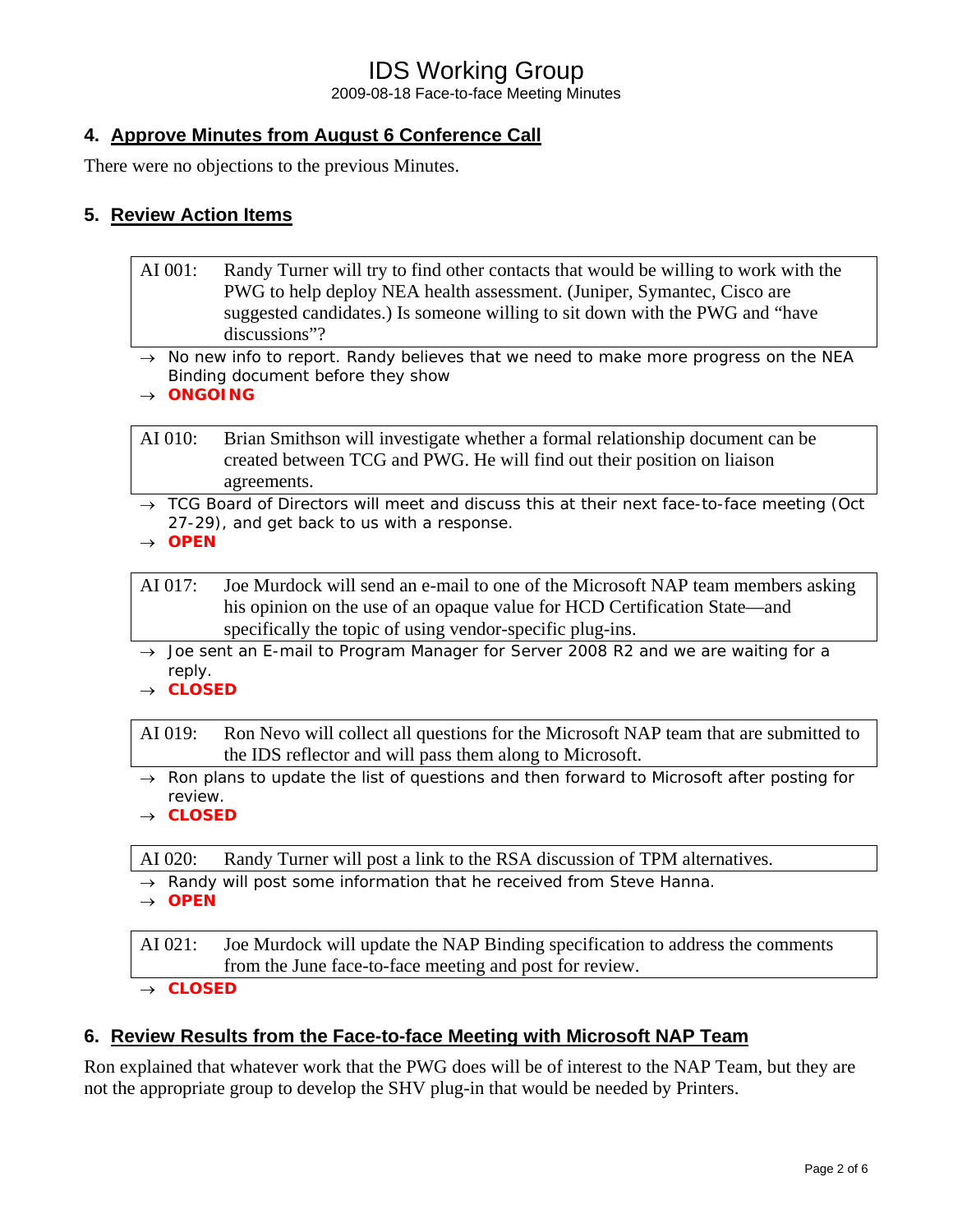2009-08-18 Face-to-face Meeting Minutes

Mike Fenelon said that Microsoft is not yet in a position to commit to developing a NAP plug-in. However, it is something that they will *consider* for possible inclusion in future plans.

Ron suggested that a "first phase" of agreeing upon a downscaled attribute requirement that fits the current NAP features available might be useful. The accomplishment of getting *something* out in the field to achieve some level of assurance would be beneficial.

Which of our PWG attributes can directly fit into the existing NAP attributes? How can we force fit them if necessary?

Jerry Thrasher suggested that it might be a viable work item for the PWG to develop a standardized XML schema for describing "the Policy" (the information that would be provided to the SHV as the basis for evaluating the client.)

Mike agreed that that could be possible, but he noted that solving the problems of how to store the information and update it in a secure and trusted manner is a more difficult problem than defining the schema itself.

Randy Turner said that he thinks the policies needed by Printer/MFD devices are probably simpler than what is supported by some complex policy languages. He explained that our policy requirements might be adequately handled by a list of attributes—and may not require any complex predicates such as "If x, then y, else z." However, after some discussion it was considered that conditional policies might be useful (e.g., "if Port X is open, then do 'xxx'" or "Do 'yyy'—except on weekends".)

To help focus the discussion, the group attempted to identify a list of possible steps for future IDS WG activity.

Phase I characteristics (do not develop an SHV; use an existing one if possible):

- Map the PWG attributes to SCCM policy and values (identify the overlap)
- Examine SCCM policy language and values
- No remediation, except manual intervention (might include message to Admin console)
- Hardcopy Device / MFD message: "you can use me"

Phase I Steps:

- Identify the mapping to SCCM
- Assess the value/benefit of Phase I—and whether to pursue it
- Suggest a list of extended attributes for Microsoft

Randy noted that if we plan to use Microsoft's System Center Configuration Manager (SCCM), then the responses will assume the device is running Windows. We would need to interpret the status responses as appropriate.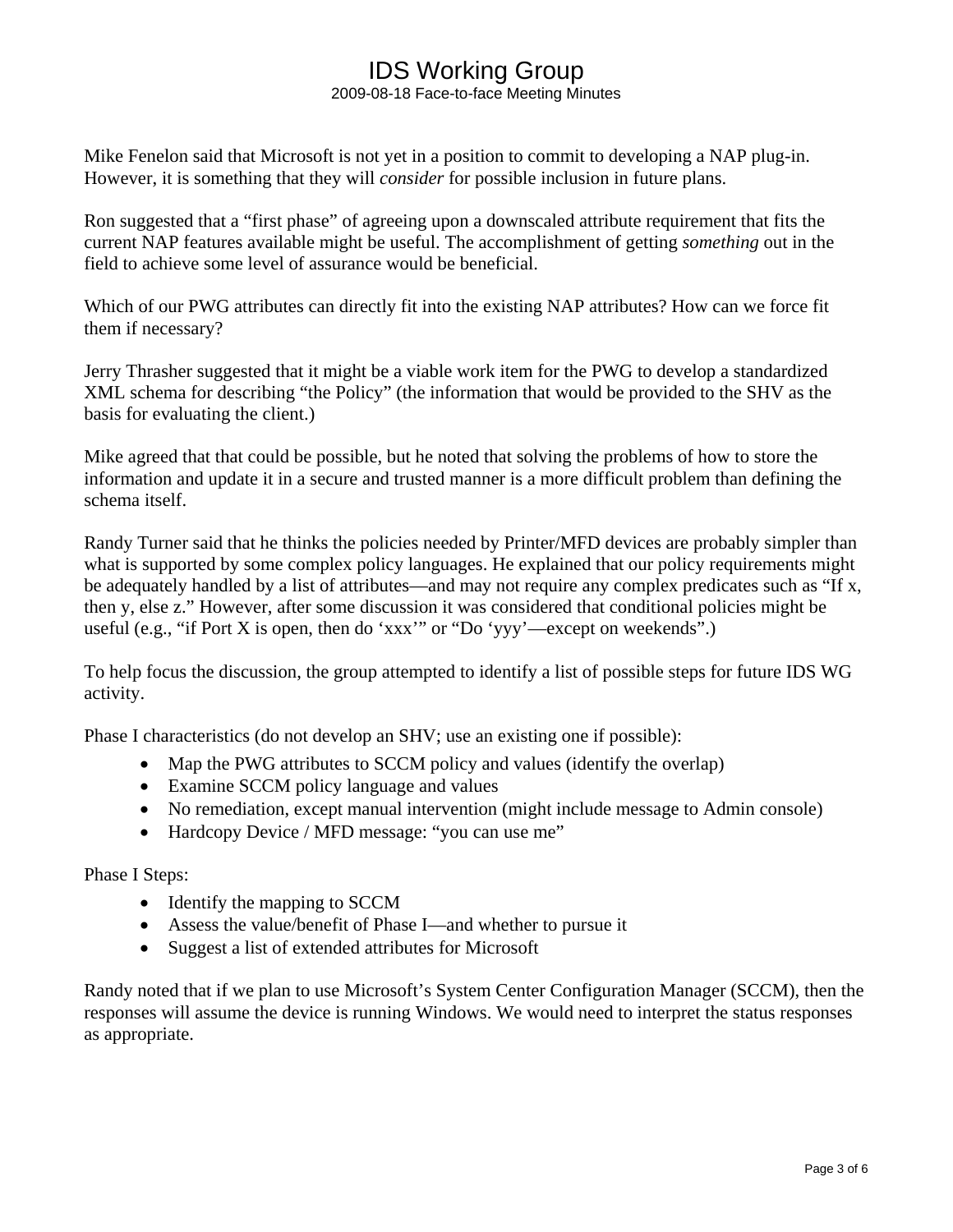2009-08-18 Face-to-face Meeting Minutes

It was noted that after examining the overlap between the IDS HCD Attributes and the support provided by NAP/SCCM, we might find that there is no valuable information for HCD health assessment. If this is the case, the group *might* determine that "Phase I" is not worth pursuing.

Because of the possibility that "Phase I" might be a dead end, it was suggested that "Phase I" and "Phase II" should be done in parallel as much as possible. [It was suggested that the word "Phase" was inappropriate because it implied a temporal sequence of events, rather than parallel activity.]

Joe Murdock volunteered to do the mapping and value assessment of Phase I.

AI 022: Joe Murdock will examine the possible mapping of HCD attributes to SCCM and evaluate the resulting "HCD health assessment" benefit. [This should also result in a list of deficiencies and recommended extensions to be suggested to the MS NAP team.]

#### → *NEW*

It was noted that Phase I will result in a "SCCM Binding" specification—and that this might require modification or deprecation of the existing NAP Binding specification.

Randy identified three tasks for the IDS group:

- **SCCM Binding**
- Discussions with Mike Fenelon regarding a SHV development
- Discuss changes with NAP team about possible NAP extensions to support non-Windows devices

Jane Maliouta asked if the attendees had a sense of the market demand for NAP integration with HCD products. [A long discussion of perceived customer needs ensued. It included a few anecdotes of customers that have already experienced dissatisfaction with existing capability.]

Although there were no specific claims for NAP customer requirements, it was generally agreed that awareness and market demand is growing for health assessment technology. It was also suggested that if NAP does not provide the capability of supporting HCD health assessment, Microsoft should consider it a deficiency in their product offering that will be viewed unfavorably by savvy customers.

AI 023: Jane Maliouta will take on the responsibility for creating a "value proposition" document to help justify the reason behind HCD NAP development. Peter Cybuck and Ron Nevo will provide market information as possible.

→ *NEW* 

## **7. NAP Binding Document – Joe's changes**

It was noted that references to a specific version of NAP documents are not durable. As the documents get updated, the references change. The NAP Binding document should include a note of this fact in the reference section.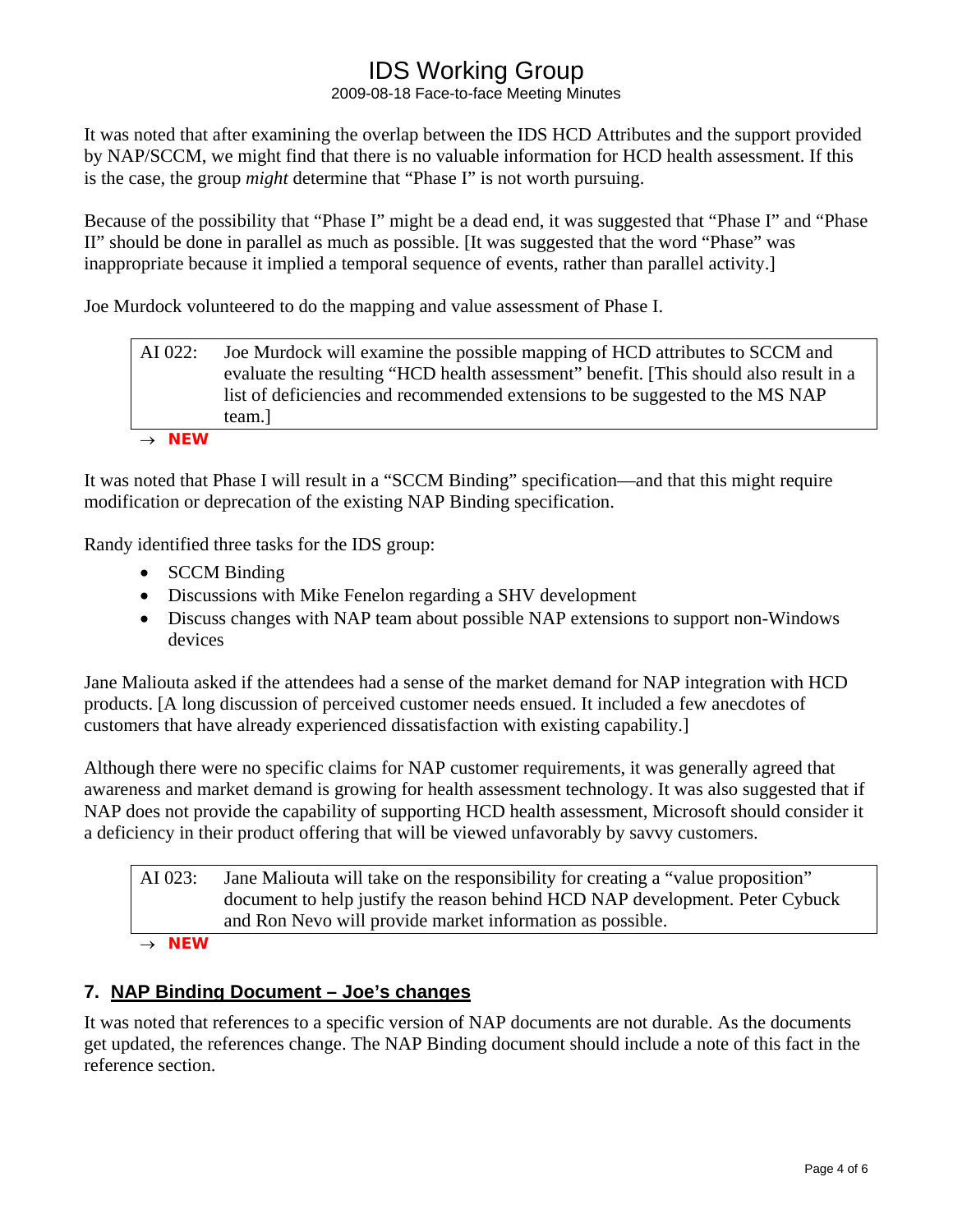2009-08-18 Face-to-face Meeting Minutes

Joe Murdock led a review of the various modifications to the NAP Binding specification document that addressed several items raised at the June face-to-face meeting. During the review, Craig Whittle recorded a few editorial changes that were suggested for additional modification.

Randy commented that the code enumerations in the NEA Binding document will need to be reconciled with the ones in the NAP Binding document for consistency.

It was determined that there is probably no need to provide PWG guidance on application naming to avoid cross-vendor confusion, because the SMI Vendor Code attribute should distinguish this across vendors.

## **8. Do we need to add/define any additional MFP attributes?**

No additional MFP attributes are identified at this time.

## **9. NEA Binding Document**

Randy Turner led an introduction and overview of the initial draft of the NEA Binding document. He provided a page-by-page narrative describing the section content. In some cases, the document review included some additional explanation of the NEA technology details. Because the document was not available prior to the meeting, no one had generated any review comments or questions on the document.

Randy explained that the PA Subtype value set can be extended beyond the NEA specification values. However, in the first draft of the document he has used the PA Subtype value of '1' (Operating System) in the message format example. He suggested that the group should identify a list of possible Subtypes. Ira McDonald said that an initial list could include the various subunits contained in the MFD Semantic model.

Nancy Chen suggested that the Subtype for "NEA Client" might be more applicable.

Jerry noted that the Subtype values defined in the TNC specifications are currently software components. He suggested that the NEA group should be asked whether the idea of subunits as Subtype values is an acceptable approach. Jerry pointed out that NEA does not model the BIOS as a component of the desktop PC. Before the IDS group attempts to define subunits as Subtypes, he thinks the group should try to understand why the NEA (and NAP?) technologies do not apparently model devices to reflect hardware [sub-]components.

| AI 024:           | Randy Turner will ask the NEA e-mail list about their assumptions on modeling<br>[sub-]components with regard to MFD subunits. (Why does NEA not address BIOS<br>and/or NICs as components within a $PC$ ?) |
|-------------------|-------------------------------------------------------------------------------------------------------------------------------------------------------------------------------------------------------------|
| $\rightarrow$ NFW |                                                                                                                                                                                                             |

Randy was unable to complete the NEA Binding document review before time ran out.

The group members are encouraged to do a more critical review of the full document and provide relevant feedback and comments via e-mail.